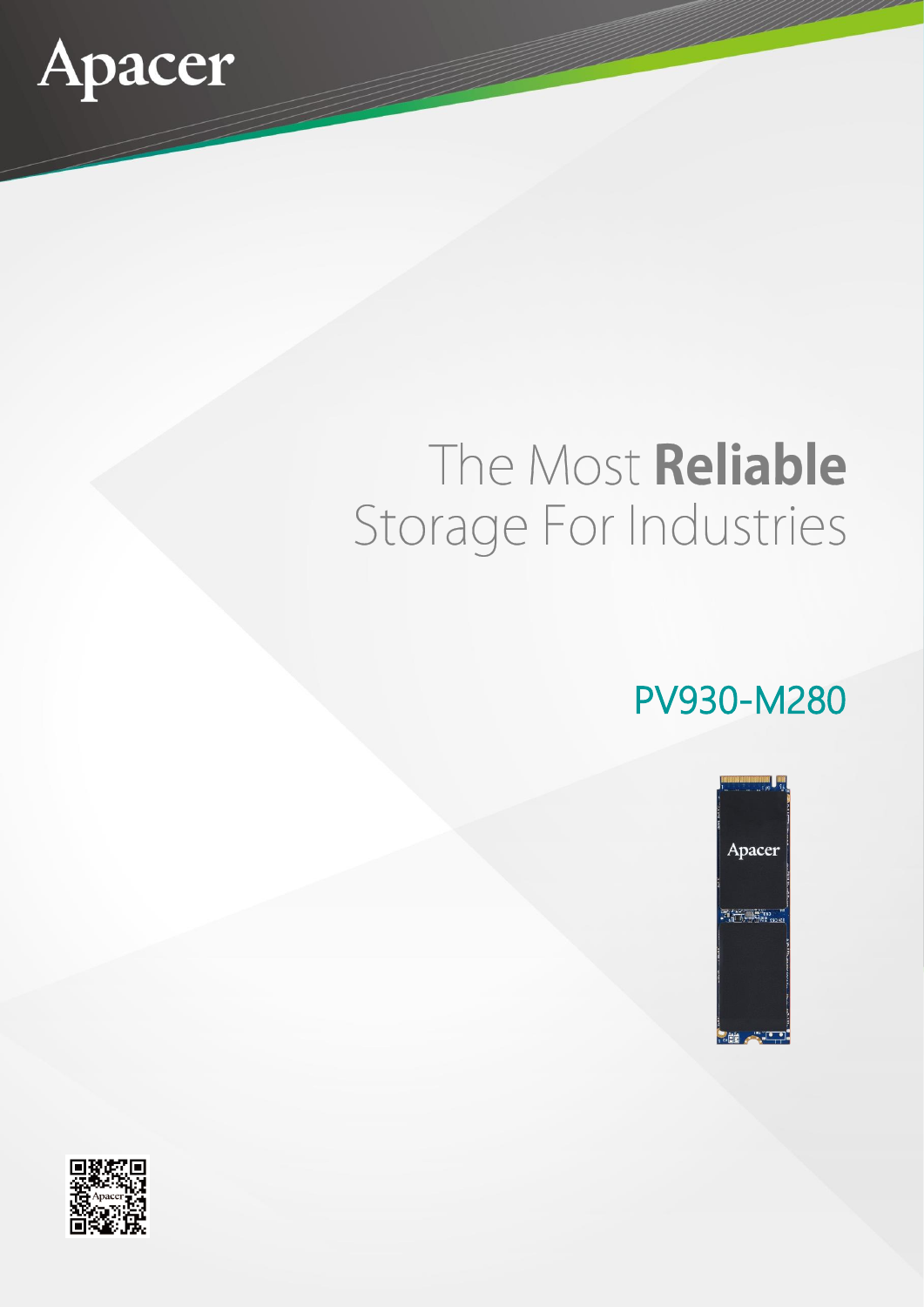industrial.apacer.com



## PV930-M280

#### **Overview**

Apacer PV930-M280 is the fastest SSD designed to M.2 2280 mechanical dimensions, providing full compliance with PCIe Gen4 x4 interface and NVMe 1.4 specifications.

Built with a powerful PCIe controller, PV930-M280 delivers outstanding performance in data transfer, reaching up to 713,000/633,000 and 5,080/4,735 MB/s in IOPS and sequential read/write. The extreme thin and light form factor makes PV930-M280 the ideal choice for mobile computing systems, which appears to be the trend in the near future.

Regarding reliability, PV930-M280 supports on-the-module ECC as well as an efficient Wear Leveling scheme. Furthermore, End-to-End Data Protection guarantees data integrity at multiple points in the path to enable reliable delivery of data transfers. Security-wise, Advanced Encryption Standard (AES) ensures data security and provides users with a peace of mind knowing their data is safeguarded. PV930-M280 is compliant with the PCIe Gen4 x4 interface standard so that it can operate in power management modes, which greatly saves on power consumption.

#### Feature

- ‧ Low-Density Parity-Check (LDPC) Code
- ‧ Global Wear Leveling
- ‧ Flash bad-block management
- ‧ Flash Translation Layer: Page Mapping
- ‧ DataDefender™
- $\cdot$  S.M.A.R.T.
- ‧ TRIM
- ‧ Hyper Cache Technology
- ‧ Over-Provisioning
- ‧ Smart Read Refresh™
- ‧ Signed Firmware

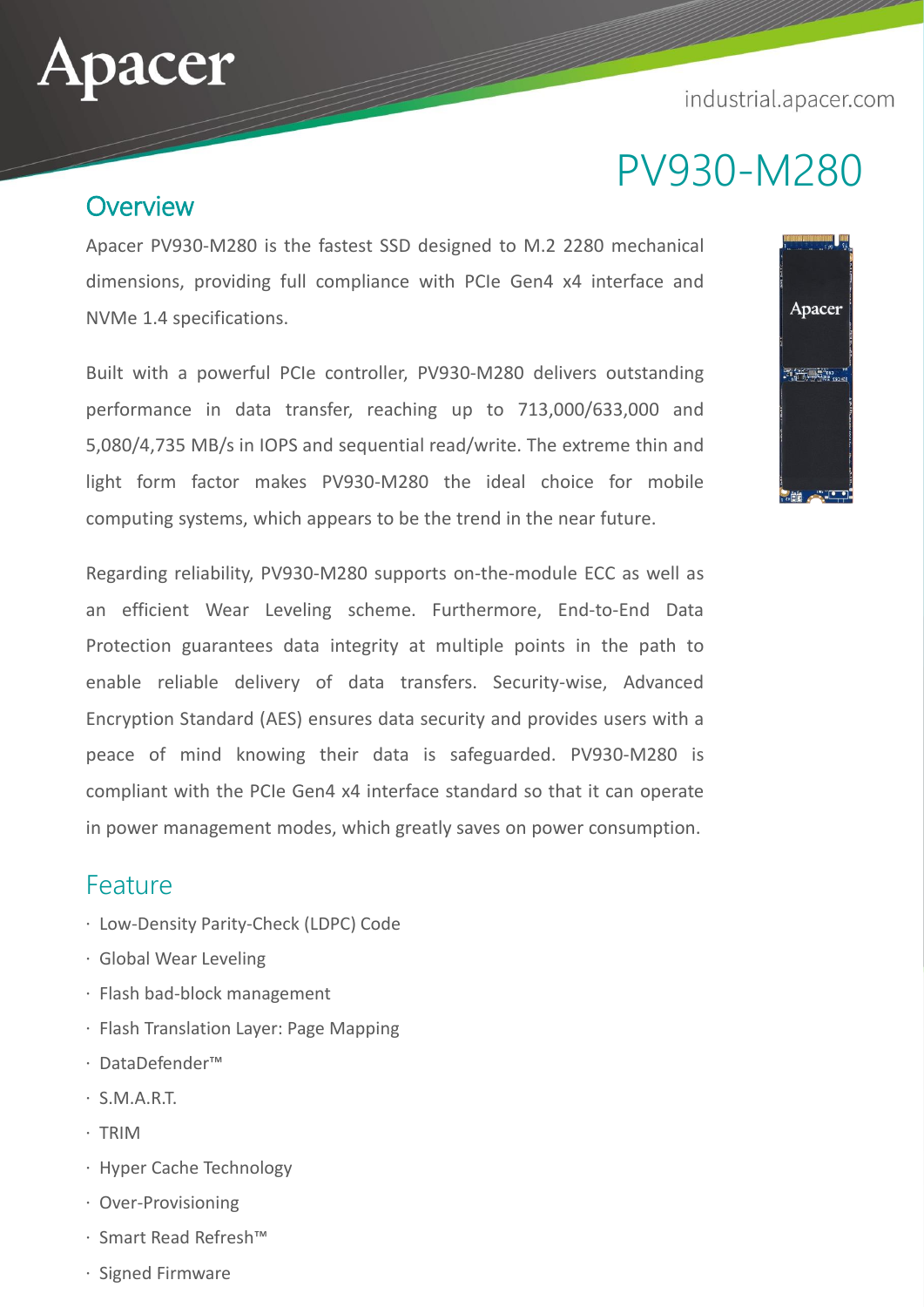# Apacer

industrial.apacer.com

## Specifications

| <b>Model</b>                                | PV930-M280                                                                                                                                                                   |
|---------------------------------------------|------------------------------------------------------------------------------------------------------------------------------------------------------------------------------|
| <b>Interface</b>                            | PCIe Gen4 x4                                                                                                                                                                 |
| <b>Connector</b>                            | M.2 M Key                                                                                                                                                                    |
| <b>Form Factor</b>                          | M.2 2280                                                                                                                                                                     |
| <b>NAND Flash Type</b>                      | 3D TLC                                                                                                                                                                       |
| Capacity                                    | 480GB~1920GB                                                                                                                                                                 |
| <b>External DRAM</b>                        | Yes                                                                                                                                                                          |
| <b>Sustained Read Performance (MB/sec)</b>  | Up to 5080                                                                                                                                                                   |
| <b>Sustained Write Performance (MB/sec)</b> | Up to 4735                                                                                                                                                                   |
| <b>ECC Engine</b>                           | Low-Density Parity-Check (LDPC) Code                                                                                                                                         |
| <b>IOPS (4K Random Write)</b>               | 633K                                                                                                                                                                         |
| <b>Standard Operating Temperature (°C)</b>  | $0^{\sim}$ + 70                                                                                                                                                              |
| Storage Temperature ( °C )                  | $-40$ ~ + 100                                                                                                                                                                |
| <b>H/W Write Protect</b>                    | Yes                                                                                                                                                                          |
| <b>Thermal Sensor</b>                       | Yes                                                                                                                                                                          |
| <b>Shock</b>                                | Operation: Acceleration, 50(G)/11(ms)/half sine<br>(compliant with MIL-STD-202G)<br>Non-operation: Acceleration, 1,500(G)/0.5(ms)/half sine<br>(compliant with MIL-STD-883K) |
| <b>Vibration</b>                            | Operation: 7.69 Grms, 20~2000 Hz/random<br>(compliant with MIL-STD-810G)<br>Non-operation: 4.02 Grms, 15~2000 Hz/random<br>(compliant with MIL-STD-810G)                     |
| <b>Operating Voltage</b>                    | 3.3V ±5%                                                                                                                                                                     |
| <b>Power Consumption</b>                    | Active mode: 2785 mA / Idle mode: 565 mA                                                                                                                                     |
| Dimension (L x W x H)                       | 22.00 x 80.00 x 4.08 (max) (mm)                                                                                                                                              |
| <b>MTBF (hours)</b>                         | >3,000,000                                                                                                                                                                   |